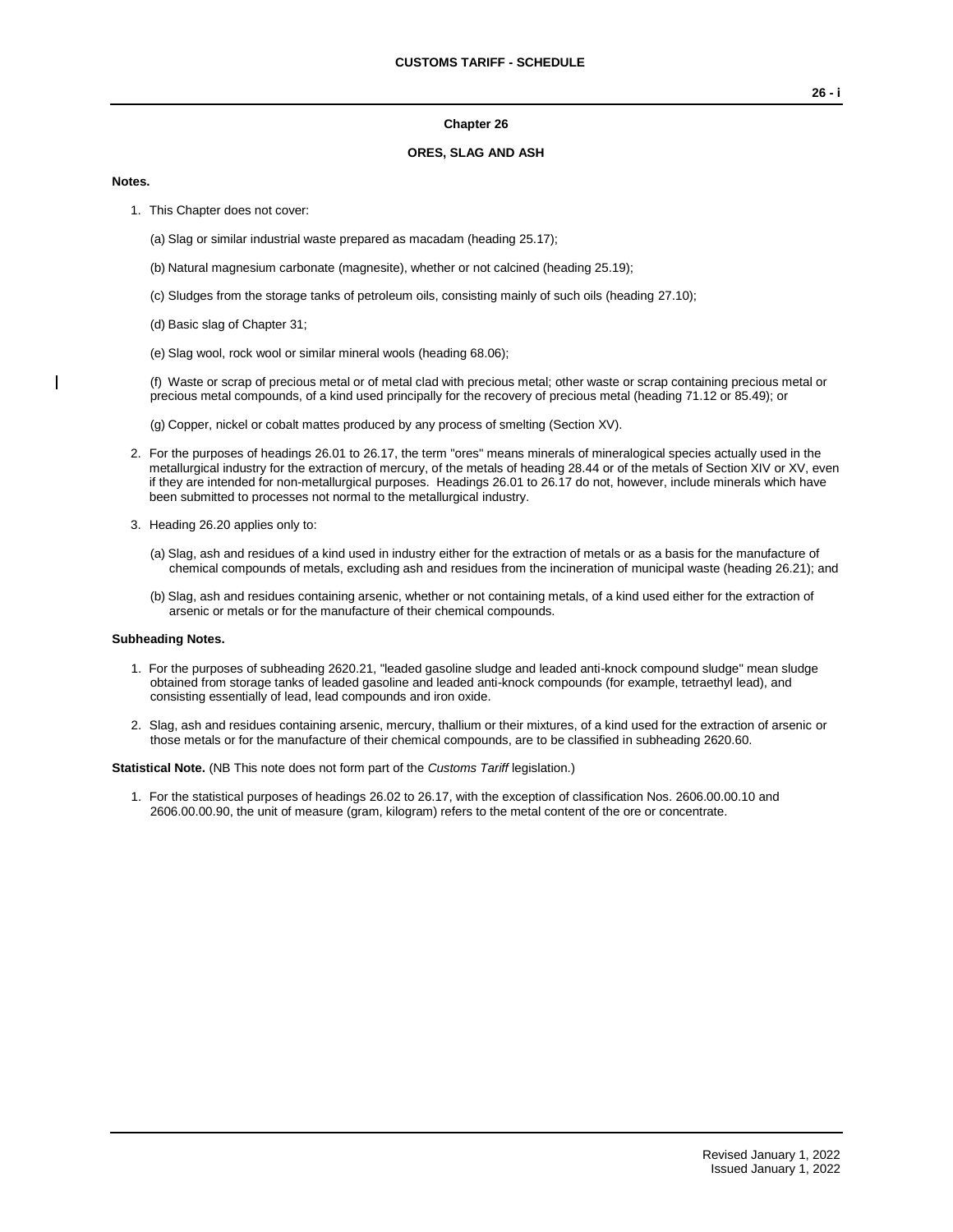## **CUSTOMS TARIFF - SCHEDULE**

| <b>Tariff</b><br>Item | SS | <b>Description of Goods</b>                                                                                                                                                       | Unit of<br>Meas.                       | <b>MFN</b><br>Tariff | <b>Applicable</b><br><b>Preferential Tariffs</b>                                                                            |
|-----------------------|----|-----------------------------------------------------------------------------------------------------------------------------------------------------------------------------------|----------------------------------------|----------------------|-----------------------------------------------------------------------------------------------------------------------------|
| 26.01                 |    | Iron ores and concentrates, including roasted iron pyrites.                                                                                                                       |                                        |                      |                                                                                                                             |
|                       |    | -Iron ores and concentrates, other than roasted iron pyrites:                                                                                                                     |                                        |                      |                                                                                                                             |
|                       |    | 2601.11.00 00 - - Non-agglomerated                                                                                                                                                | <b>TNE</b>                             | Free                 | CCCT, LDCT, GPT, UST,<br>MXT, CIAT, CT, CRT, IT,<br>NT, SLT, PT, COLT, JT,<br>PAT, HNT, KRT, CEUT,<br>UAT, CPTPT, UKT: Free |
|                       |    | 2601.12.00 00 - - Agglomerated                                                                                                                                                    | <b>TNE</b>                             | Free                 | CCCT, LDCT, GPT, UST,<br>MXT, CIAT, CT, CRT, IT,<br>NT, SLT, PT, COLT, JT,<br>PAT, HNT, KRT, CEUT,<br>UAT, CPTPT, UKT: Free |
|                       |    | 2601.20.00 00 -Roasted iron pyrites                                                                                                                                               | <b>TNE</b>                             | Free                 | CCCT, LDCT, GPT, UST,<br>MXT, CIAT, CT, CRT, IT,<br>NT, SLT, PT, COLT, JT,<br>PAT, HNT, KRT, CEUT,<br>UAT, CPTPT, UKT: Free |
|                       |    | 2602.00.00 00 Manganese ores and concentrates, including ferruginous manganese<br>ores and concentrates with a manganese content of 20% or more,<br>calculated on the dry weight. | KGM                                    | Free                 | CCCT, LDCT, GPT, UST,<br>MXT, CIAT, CT, CRT, IT,<br>NT, SLT, PT, COLT, JT,<br>PAT, HNT, KRT, CEUT,<br>UAT, CPTPT, UKT: Free |
| 2603.00.00            |    | Copper ores and concentrates.                                                                                                                                                     |                                        | Free                 | CCCT, LDCT, GPT, UST,<br>MXT, CIAT, CT, CRT, IT,<br>NT, SLT, PT, COLT, JT,<br>PAT, HNT, KRT, CEUT,<br>UAT, CPTPT, UKT: Free |
|                       |    |                                                                                                                                                                                   | KGM<br><b>GRM</b><br><b>GRM</b><br>KGM |                      |                                                                                                                             |
| 2604.00.00            |    | Nickel ores and concentrates.                                                                                                                                                     |                                        | Free                 | CCCT, LDCT, GPT, UST,<br>MXT, CIAT, CT, CRT, IT,<br>NT, SLT, PT, COLT, JT,<br>PAT, HNT, KRT, CEUT,<br>UAT, CPTPT, UKT: Free |
|                       |    |                                                                                                                                                                                   | KGM<br>KGM<br>KGM                      |                      |                                                                                                                             |
|                       |    | 2605.00.00 00 Cobalt ores and concentrates.                                                                                                                                       | <b>KGM</b>                             | Free                 | CCCT, LDCT, GPT, UST,<br>MXT, CIAT, CT, CRT, IT,<br>NT, SLT, PT, COLT, JT,<br>PAT, HNT, KRT, CEUT,<br>UAT, CPTPT, UKT: Free |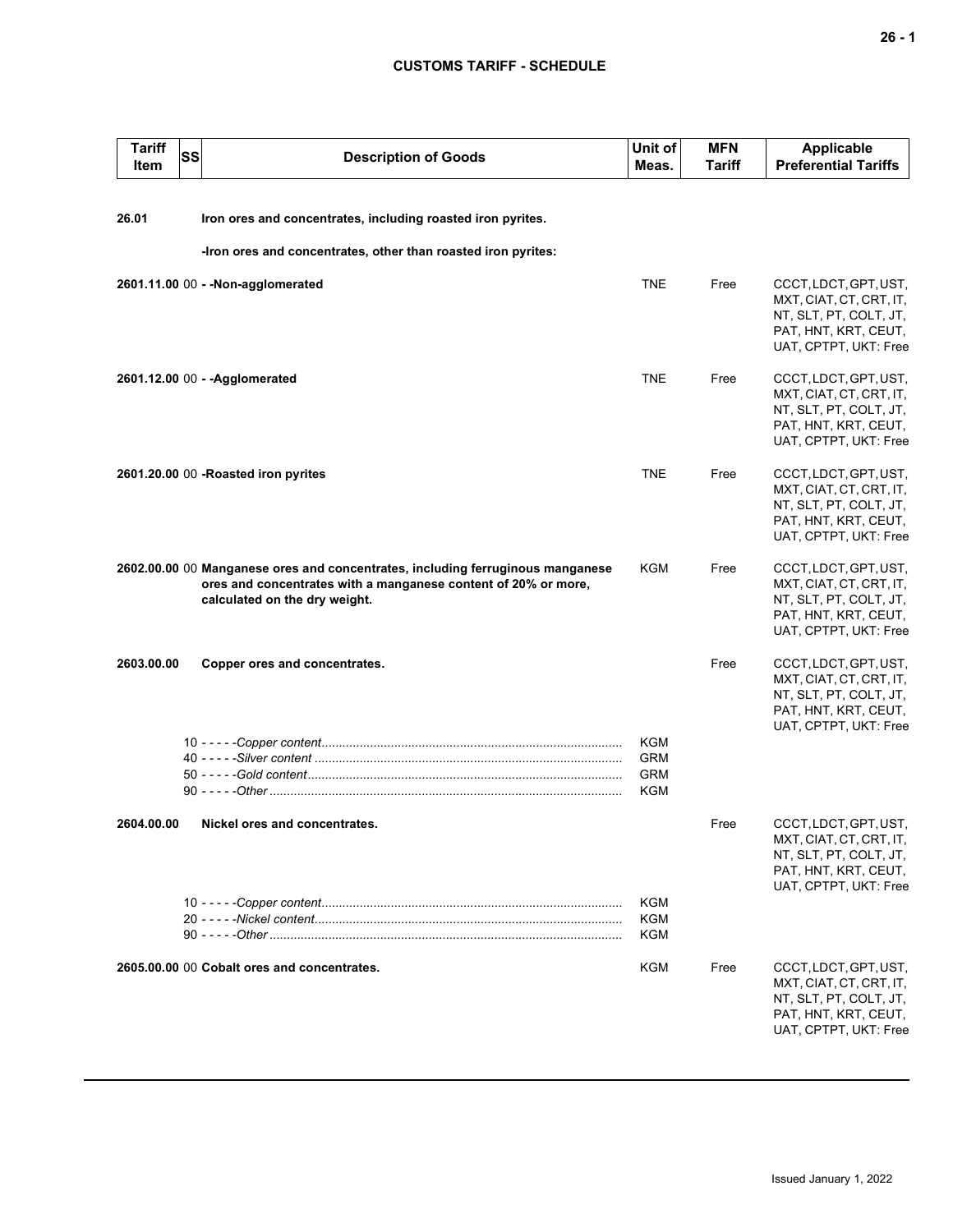| <b>Tariff</b><br>Item | SS<br><b>Description of Goods</b>             | Unit of<br>Meas.         | <b>MFN</b><br>Tariff | Applicable<br><b>Preferential Tariffs</b>                                                                                   |
|-----------------------|-----------------------------------------------|--------------------------|----------------------|-----------------------------------------------------------------------------------------------------------------------------|
| 2606.00.00            | Aluminum ores and concentrates.               |                          | Free                 | CCCT, LDCT, GPT, UST,<br>MXT, CIAT, CT, CRT, IT,<br>NT, SLT, PT, COLT, JT,<br>PAT, HNT, KRT, CEUT,<br>UAT, CPTPT, UKT: Free |
|                       |                                               | <b>TNE</b><br><b>TNE</b> |                      |                                                                                                                             |
| 2607.00.00            | Lead ores and concentrates.                   |                          | Free                 | CCCT, LDCT, GPT, UST,<br>MXT, CIAT, CT, CRT, IT,<br>NT, SLT, PT, COLT, JT,<br>PAT, HNT, KRT, CEUT,<br>UAT, CPTPT, UKT: Free |
|                       |                                               | KGM                      |                      |                                                                                                                             |
|                       |                                               | <b>GRM</b>               |                      |                                                                                                                             |
|                       |                                               | <b>GRM</b>               |                      |                                                                                                                             |
|                       |                                               | KGM                      |                      |                                                                                                                             |
| 2608.00.00            | Zinc ores and concentrates.                   |                          | Free                 | CCCT, LDCT, GPT, UST,<br>MXT, CIAT, CT, CRT, IT,<br>NT, SLT, PT, COLT, JT,<br>PAT, HNT, KRT, CEUT,<br>UAT, CPTPT, UKT: Free |
|                       |                                               | <b>KGM</b>               |                      |                                                                                                                             |
|                       |                                               | <b>GRM</b>               |                      |                                                                                                                             |
|                       |                                               | <b>GRM</b><br>KGM        |                      |                                                                                                                             |
|                       |                                               |                          |                      |                                                                                                                             |
|                       | 2609.00.00 00 Tin ores and concentrates.      | <b>KGM</b>               | Free                 | CCCT, LDCT, GPT, UST,<br>MXT, CIAT, CT, CRT, IT,<br>NT, SLT, PT, COLT, JT,<br>PAT, HNT, KRT, CEUT,<br>UAT, CPTPT, UKT: Free |
|                       | 2610.00.00 00 Chromium ores and concentrates. | <b>KGM</b>               | Free                 | CCCT, LDCT, GPT, UST,<br>MXT, CIAT, CT, CRT, IT,<br>NT, SLT, PT, COLT, JT,<br>PAT, HNT, KRT, CEUT,<br>UAT, CPTPT, UKT: Free |
|                       | 2611.00.00 00 Tungsten ores and concentrates. | <b>KGM</b>               | Free                 | CCCT, LDCT, GPT, UST,<br>MXT, CIAT, CT, CRT, IT,<br>NT, SLT, PT, COLT, JT,<br>PAT, HNT, KRT, CEUT,<br>UAT, CPTPT, UKT: Free |
| 26.12                 | Uranium or thorium ores and concentrates.     |                          |                      |                                                                                                                             |
|                       | 2612.10.00 00 - Uranium ores and concentrates | <b>KGM</b>               | Free                 | CCCT, LDCT, GPT, UST,<br>MXT, CIAT, CT, CRT, IT,<br>NT, SLT, PT, COLT, JT,<br>PAT, HNT, KRT, CEUT,<br>UAT, CPTPT, UKT: Free |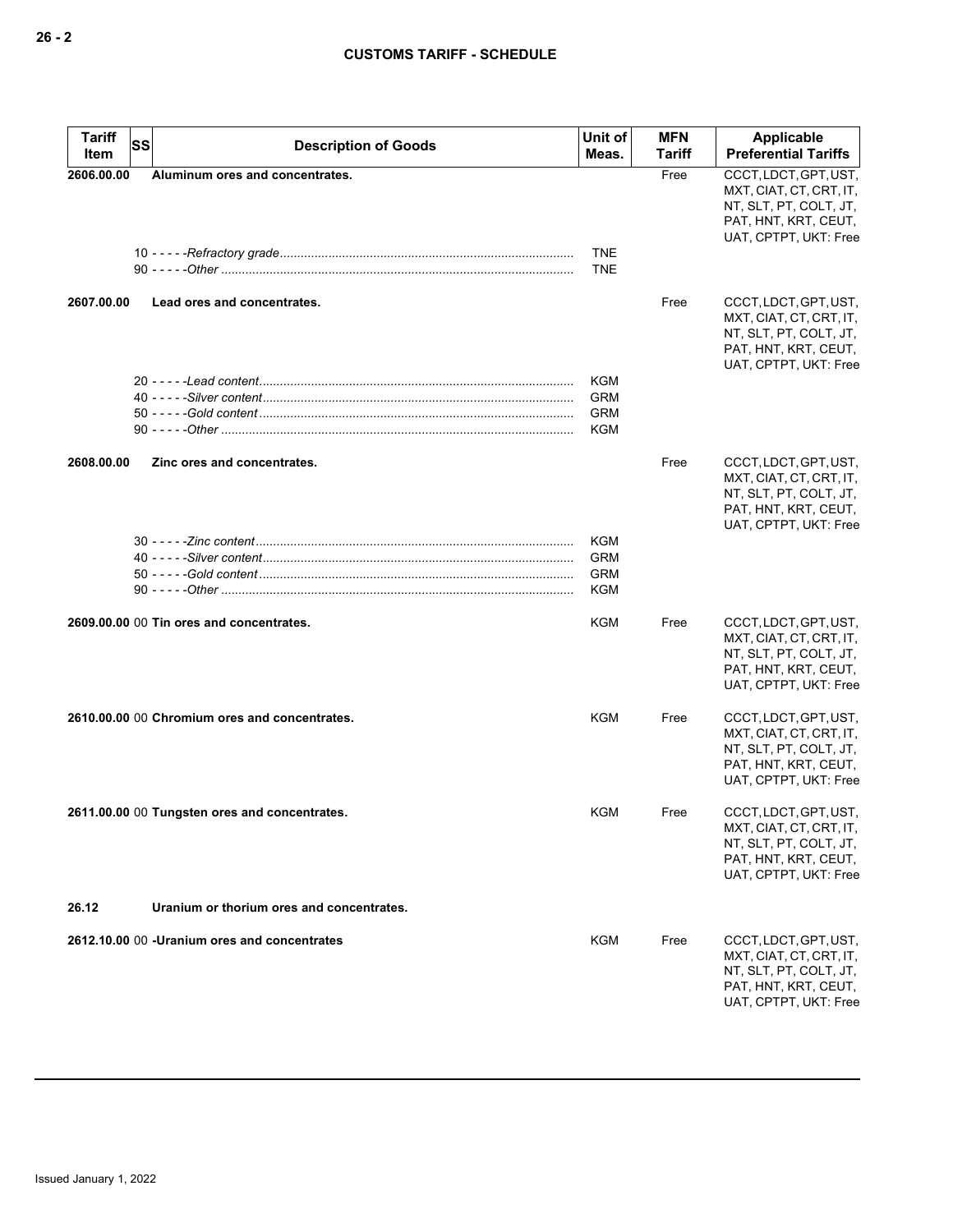**26 - 3**

# **CUSTOMS TARIFF - SCHEDULE**

| <b>Tariff</b><br>SS<br><b>Item</b> | <b>Description of Goods</b>                                     | Unit of<br>Meas.                              | <b>MFN</b><br>Tariff | <b>Applicable</b><br><b>Preferential Tariffs</b>                                                                            |
|------------------------------------|-----------------------------------------------------------------|-----------------------------------------------|----------------------|-----------------------------------------------------------------------------------------------------------------------------|
|                                    | 2612.20.00 00 - Thorium ores and concentrates                   | <b>KGM</b>                                    | Free                 | CCCT, LDCT, GPT, UST,<br>MXT, CIAT, CT, CRT, IT,<br>NT, SLT, PT, COLT, JT,<br>PAT, HNT, KRT, CEUT,<br>UAT, CPTPT, UKT: Free |
| 26.13                              | Molybdenum ores and concentrates.                               |                                               |                      |                                                                                                                             |
| 2613.10.00 00 -Roasted             |                                                                 | <b>KGM</b>                                    | Free                 | CCCT, LDCT, GPT, UST,<br>MXT, CIAT, CT, CRT, IT,<br>NT, SLT, PT, COLT, JT,<br>PAT, HNT, KRT, CEUT,<br>UAT, CPTPT, UKT: Free |
| 2613.90.00 00 - Other              |                                                                 | <b>KGM</b>                                    | Free                 | CCCT, LDCT, GPT, UST,<br>MXT, CIAT, CT, CRT, IT,<br>NT, SLT, PT, COLT, JT,<br>PAT, HNT, KRT, CEUT,<br>UAT, CPTPT, UKT: Free |
|                                    | 2614.00.00 00 Titanium ores and concentrates.                   | KGM                                           | Free                 | CCCT, LDCT, GPT, UST,<br>MXT, CIAT, CT, CRT, IT,<br>NT, SLT, PT, COLT, JT,<br>PAT, HNT, KRT, CEUT,<br>UAT, CPTPT, UKT: Free |
| 26.15                              | Niobium, tantalum, vanadium or zirconium ores and concentrates. |                                               |                      |                                                                                                                             |
|                                    | 2615.10.00 00 -Zirconium ores and concentrates                  | <b>KGM</b>                                    | Free                 | CCCT, LDCT, GPT, UST,<br>MXT, CIAT, CT, CRT, IT,<br>NT, SLT, PT, COLT, JT,<br>PAT, HNT, KRT, CEUT,<br>UAT, CPTPT, UKT: Free |
| 2615.90.00 00 - Other              |                                                                 | <b>KGM</b>                                    | Free                 | CCCT, LDCT, GPT, UST,<br>MXT, CIAT, CT, CRT, IT,<br>NT, SLT, PT, COLT, JT,<br>PAT, HNT, KRT, CEUT,<br>UAT, CPTPT, UKT: Free |
| 26.16                              | Precious metal ores and concentrates.                           |                                               |                      |                                                                                                                             |
| 2616.10.00                         | -Silver ores and concentrates                                   |                                               | Free                 | CCCT, LDCT, GPT, UST,<br>MXT, CIAT, CT, CRT, IT,<br>NT, SLT, PT, COLT, JT,<br>PAT, HNT, KRT, CEUT,<br>UAT, CPTPT, UKT: Free |
|                                    |                                                                 | <b>KGM</b><br><b>GRM</b><br><b>GRM</b><br>KGM |                      |                                                                                                                             |
| 2616.90.00 00 - Other              |                                                                 | <b>GRM</b>                                    | Free                 | CCCT, LDCT, GPT, UST,<br>MXT, CIAT, CT, CRT, IT,<br>NT, SLT, PT, COLT, JT,<br>PAT, HNT, KRT, CEUT,<br>UAT, CPTPT, UKT: Free |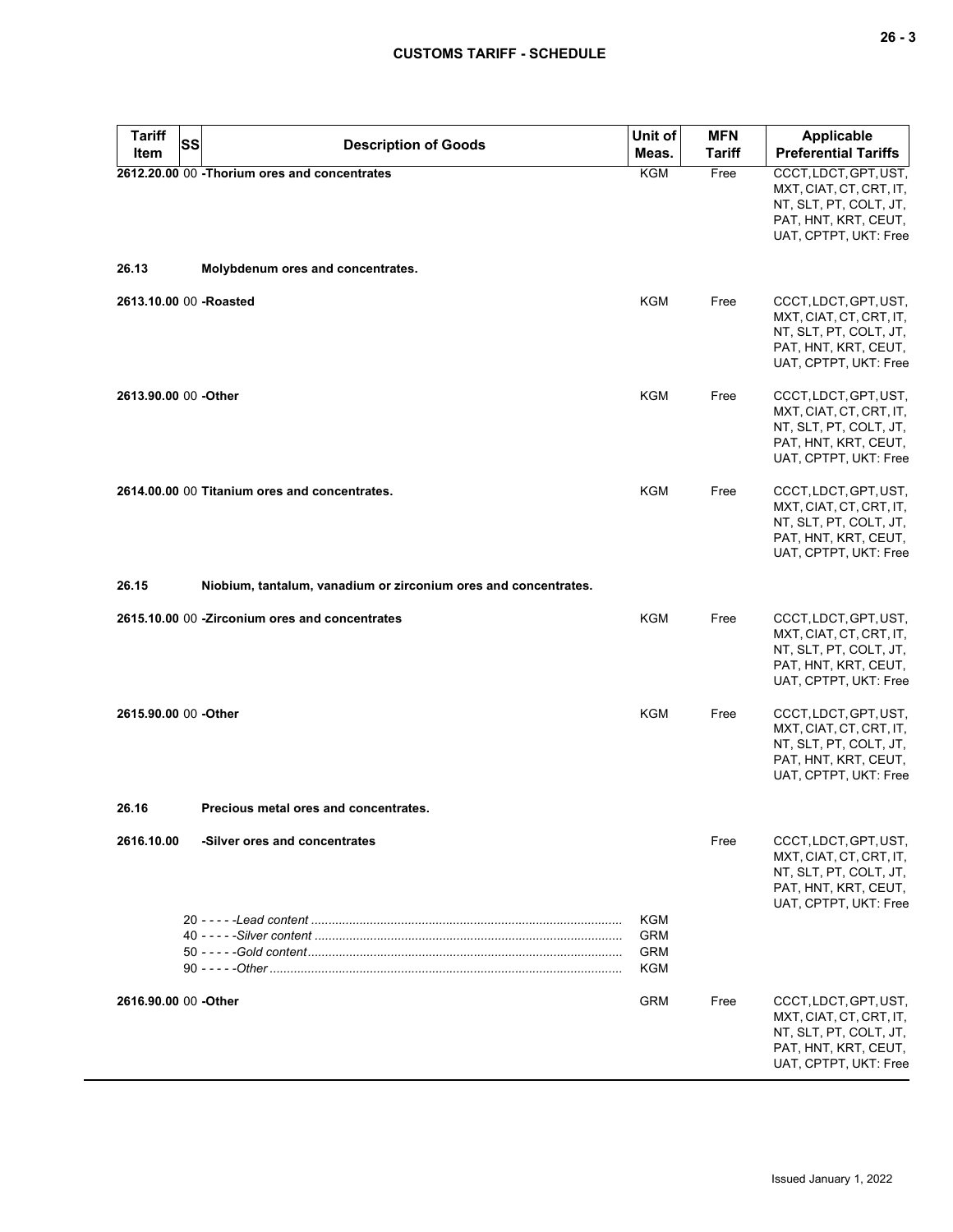| <b>Tariff</b><br>Item                 | SS | <b>Description of Goods</b>                                                                                                 | Unit of<br>Meas. | <b>MFN</b><br>Tariff | <b>Applicable</b><br><b>Preferential Tariffs</b>                                                                            |  |
|---------------------------------------|----|-----------------------------------------------------------------------------------------------------------------------------|------------------|----------------------|-----------------------------------------------------------------------------------------------------------------------------|--|
| 26.17<br>Other ores and concentrates. |    |                                                                                                                             |                  |                      |                                                                                                                             |  |
|                                       |    | 2617.10.00 00 -Antimony ores and concentrates                                                                               | <b>KGM</b>       | Free                 | CCCT, LDCT, GPT, UST,<br>MXT, CIAT, CT, CRT, IT,<br>NT, SLT, PT, COLT, JT,<br>PAT, HNT, KRT, CEUT,<br>UAT, CPTPT, UKT: Free |  |
| 2617.90.00 00 -Other                  |    |                                                                                                                             | <b>KGM</b>       | Free                 | CCCT, LDCT, GPT, UST,<br>MXT, CIAT, CT, CRT, IT,<br>NT, SLT, PT, COLT, JT,<br>PAT, HNT, KRT, CEUT,<br>UAT, CPTPT, UKT: Free |  |
|                                       |    | 2618.00.00 00 Granulated slag (slag sand) from the manufacture of iron or steel.                                            | KGM              | Free                 | CCCT, LDCT, GPT, UST,<br>MXT, CIAT, CT, CRT, IT,<br>NT, SLT, PT, COLT, JT,<br>PAT, HNT, KRT, CEUT,<br>UAT, CPTPT, UKT: Free |  |
|                                       |    | 2619.00.00 00 Slag, dross (other than granulated slag), scalings and other waste from<br>the manufacture of iron or steel.  | KGM              | Free                 | CCCT, LDCT, GPT, UST,<br>MXT, CIAT, CT, CRT, IT,<br>NT, SLT, PT, COLT, JT,<br>PAT, HNT, KRT, CEUT,<br>UAT, CPTPT, UKT: Free |  |
| 26.20                                 |    | Slag, ash and residues (other than from the manufacture of iron or steel)<br>containing metals, arsenic or their compounds. |                  |                      |                                                                                                                             |  |
|                                       |    | -Containing mainly zinc:                                                                                                    |                  |                      |                                                                                                                             |  |
|                                       |    | 2620.11.00 00 - -Hard zinc spelter                                                                                          | <b>KGM</b>       | Free                 | CCCT, LDCT, GPT, UST,<br>MXT, CIAT, CT, CRT, IT,<br>NT, SLT, PT, COLT, JT,<br>PAT, HNT, KRT, CEUT,<br>UAT, CPTPT, UKT: Free |  |
| 2620.19.00 00 - - Other               |    |                                                                                                                             | <b>KGM</b>       | Free                 | CCCT, LDCT, GPT, UST,<br>MXT, CIAT, CT, CRT, IT,<br>NT, SLT, PT, COLT, JT,<br>PAT, HNT, KRT, CEUT,<br>UAT, CPTPT, UKT: Free |  |
| -Containing mainly lead:              |    |                                                                                                                             |                  |                      |                                                                                                                             |  |
|                                       |    | 2620.21.00 00 - -Leaded gasoline sludges and leaded anti-knock compound sludges                                             | KGM              | Free                 | CCCT, LDCT, GPT, UST,<br>MXT, CIAT, CT, CRT, IT,<br>NT, SLT, PT, COLT, JT,<br>PAT, HNT, KRT, CEUT,<br>UAT, CPTPT, UKT: Free |  |
| 2620.29.00 00 - - Other               |    |                                                                                                                             | KGM              | Free                 | CCCT, LDCT, GPT, UST,<br>MXT, CIAT, CT, CRT, IT,<br>NT, SLT, PT, COLT, JT,<br>PAT, HNT, KRT, CEUT,<br>UAT, CPTPT, UKT: Free |  |